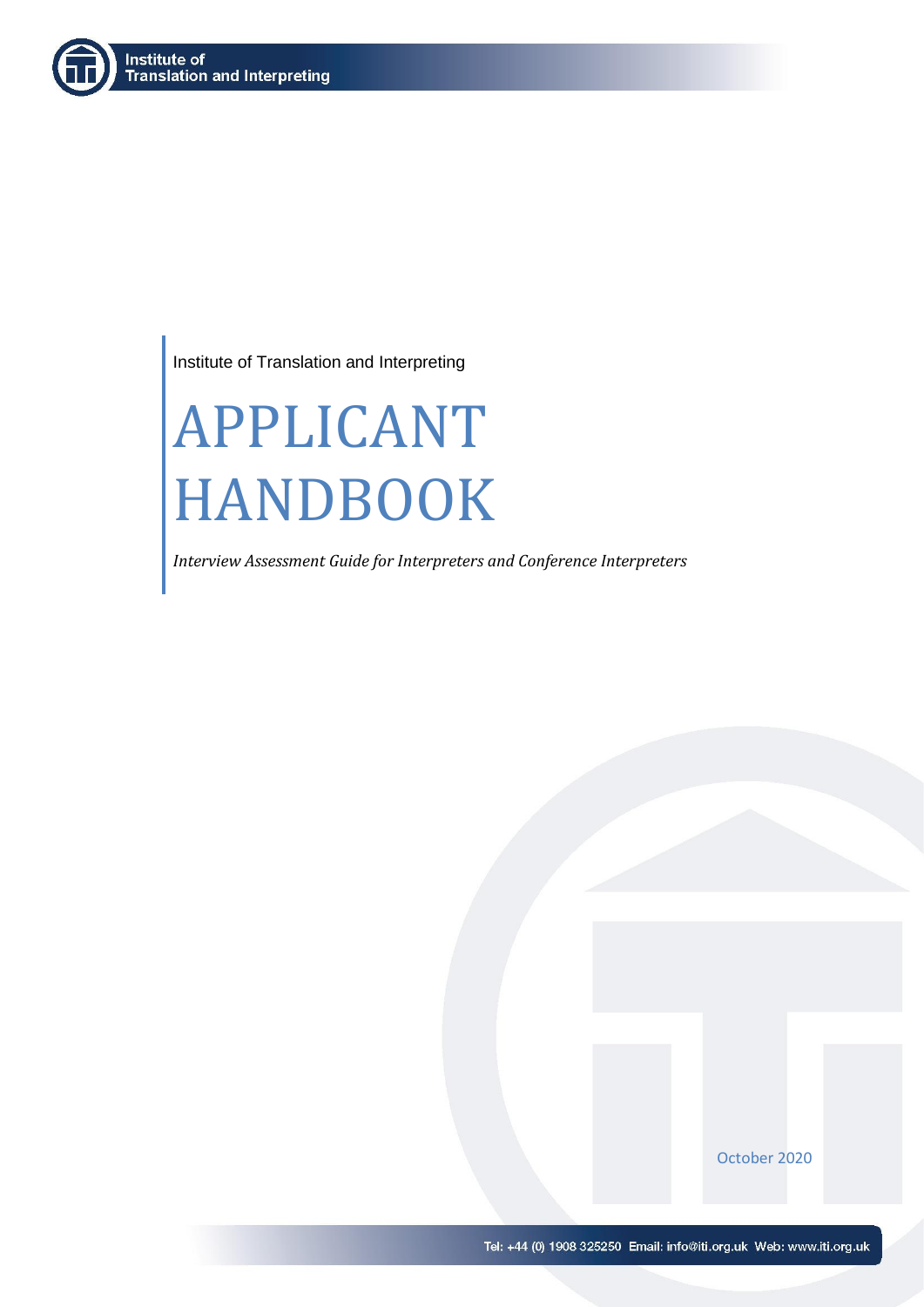

# **What is the ITI assessment?**

The ITI assessment is a compulsory entry test for professional interpreters and conference interpreters wishing to gain Qualified membership to ITI. This is the second stage of the application process and is offered to applicants who have already satisfied the initial reference and qualification requirements for Qualified membership. MITI is a post experience category of membership and therefore all applicants will have demonstrated a minimum of three years' working experience (six without a degree or equivalent) within this field, via professional references.

The assessment requires applicants to demonstrate their professional attitude, ability, and willingness to uphold the standards of the Institute, the role of the interpreter and the professional issues which interpreters face. The assessment is *not* a test of their language skills as this will have been demonstrated through their qualifications and references.

### **Interpreter assessment interview**

The assessment interview is completed online via video conferencing at a suitable time agreed with the assessors and applicant. The applicant can complete the interview from their home or a suitable workplace where there would be no interruptions and minimal background noise.

The interview will typically last 45 minutes and will be conducted in English. The interview will be organised by the ITI Membership team with the assessors and applicants joining the meeting. The meeting will be recorded, and the assessors and the applicant are required to use webcams.

The interview will include a range of questions from the two assessors to test your understanding of the role of a professional interpreter, some of the issues that an interpreter may face and how you would deal with them.

The applicant will be awarded a pass or fail grade. If an applicant is unsuccessful and receives a fail mark, then there is an appeals process in place and the applicant can be sent details on request.

# **Preparing for the interview assessment**

The applicant needs to submit three example scenarios at least two weeks before the interview. The Membership Officer will send a template and example of the information you need to provide. This information will go to the assessors and some of your interview questions will be based on these scenarios so it is worth thinking carefully about the examples you give and how they could be discussed to illustrate your professional experience.

There will be also questions relating to th[e ITI Code of Professional Conduct,](https://www.iti.org.uk/about-iti/professional-standards.html) so it is essential that the applicant makes themselves familiar with the Code and how it relates to their everyday work as an interpreter.

## **The marking process**

The interview is marked independently by the two assessors who are Qualified Interpreter MITI's themselves. If the two assessors disagree on the final result to be awarded (i.e. pass or fail), a third assessor (known as a moderator) will be asked to remark the interview to make the final decision.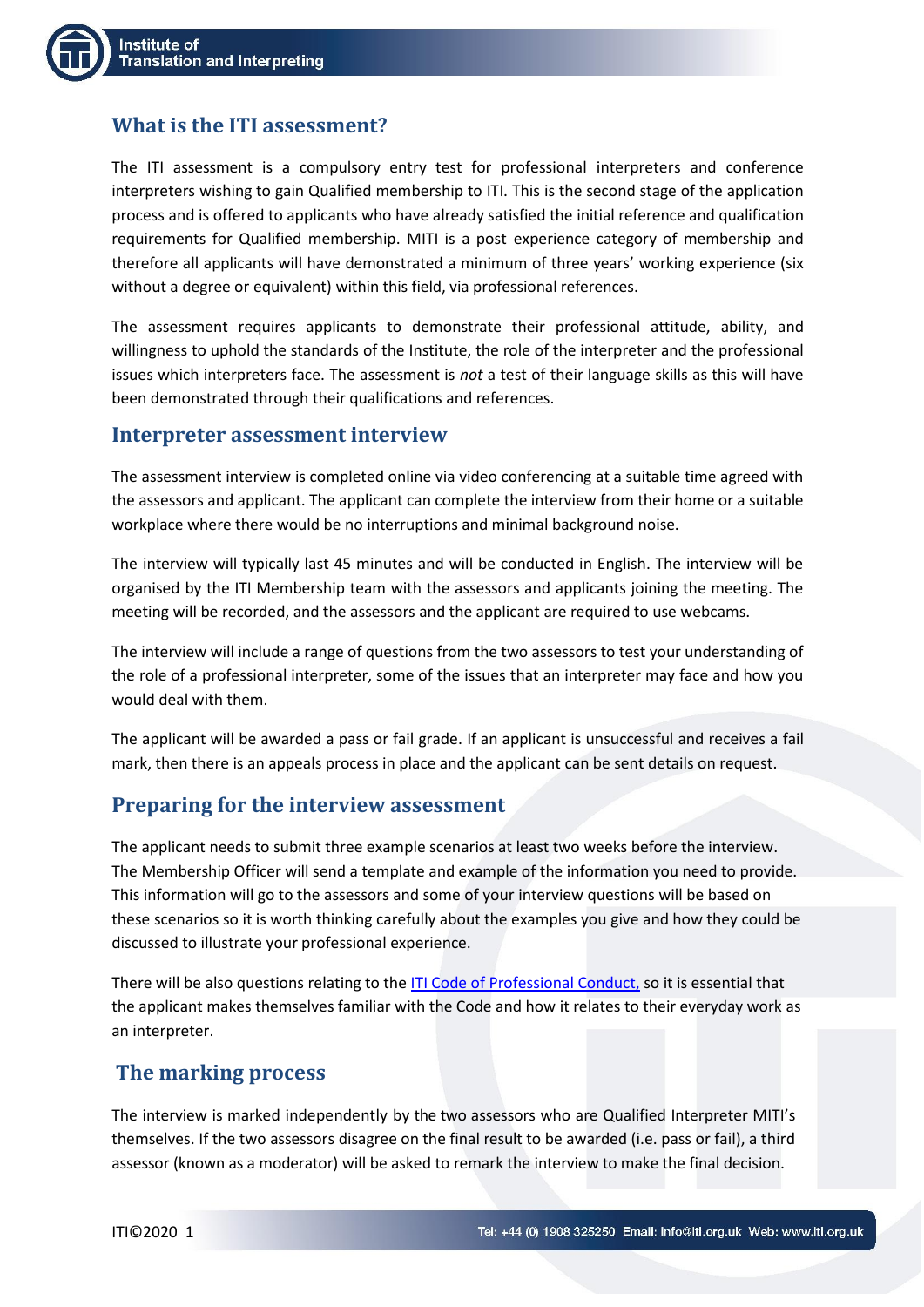

The assessment will be marked looking specifically at the following criteria:

- Professional attitude and understanding of the challenges working as an interpreter
- Understanding of the ITI Code of Conduct and how this applies to interpreters
- The role of an interpreter to communicate information

An interview assessment can fail due to a single grave error. This may be a major omission of knowledge or illustration of lack of professional judgement.

Examples of a single grave error:

- Complete lack of understanding of importance of CPD
- Illustration of highly inappropriate behaviour within a professional setting
- Demonstration of lack of confidentiality

### **After the assessment interview**

You should receive the result of your interview assessment within 3 weeks of the interview.

All applicants receive the following result information:

- A selection of comments from the assessors indicating positive feedback and areas for improvement
- Total score
- Pass or Fail awarded

If a pass is obtained, the applicant will then be offered full Qualified membership and, subject to receipt of the relevant membership fee, will then become an MITI.

### **If you are unsuccessful in the assessment interview**

The Membership Officer will notify you that you have been unsuccessful in the assessment and send you feedback. All applicants who fail are offered the opportunity to attempt the assessment again six months after they receive their results. Assessment fees are not refundable if an applicant is not successful in their assessment.

There is no restriction on the number of times an applicant can attempt the assessment, however, where it can be seen that repeat failure points are being highlighted by assessors, it may be suggested to the applicant that they take a longer period of time between attempts, to allow for some CPD in order to address the areas of development highlighted, before any further attempts are made.

## **Appealing the assessment result**

If you are unhappy with the assessors' decision to fail your assessment, you have the right to appeal the result within 28 days of the result being issued to you. Relevant fees are applicable.

You should contact the Operations Manager on [operationsmanager@iti.org.uk](mailto:operationsmanager@iti.org.uk) to request the Appeal application form.